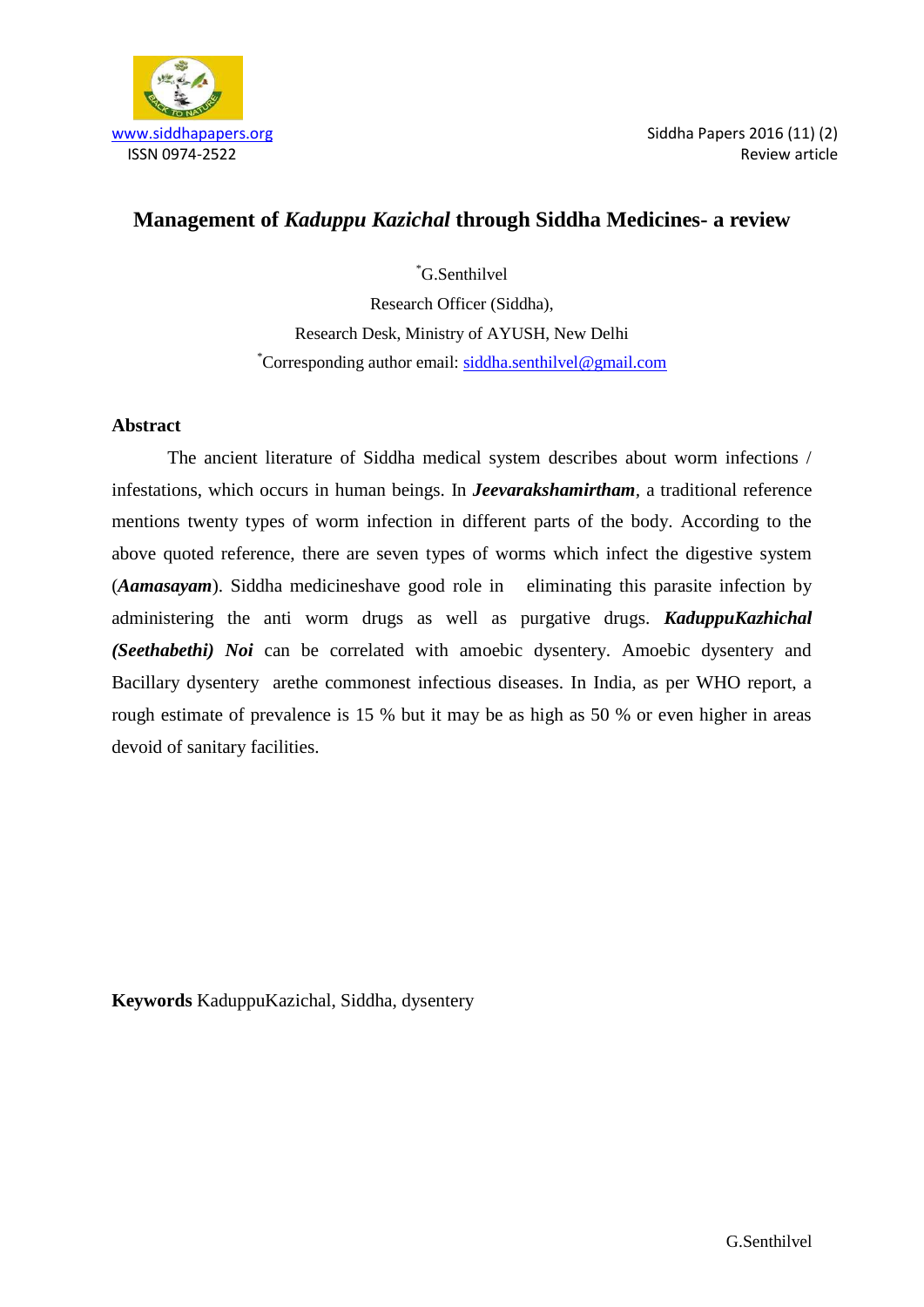#### **Introduction**

Siddha medicines have good role in eliminating this parasite infection by administering the anti worm drugs as well as purgative drugs. *KaduppuKazhichal (Seethabethi) Noi* can be correlated with amoebic dysentery. In India, as per WHO report, a rough estimate of prevalence is 15 % but it may be as high as 50 % or even higher in areas devoid of sanitary facilities. Amoebiasis is one of the commonest infectious diseases. The ancient literature of Siddha medical system describes about worm infections / infestations, which occurs in human beings. In *Jeevarakshamirtham*, a traditional reference mentions twenty types of worm infection in different parts of the body. According to the above quoted reference, there are seven types of worms which infect the digestive system (*Aamasayam*). There are many drugs in allopathy science to combat against worm infestations. The lesser adverse effects and easily available Siddha medicines of interest were considered for this review.

#### **Worm infestations- a brief note**

The alarming nature of the worm infestations are described by WHO in many reprots. In human beings commonly occuring worm infestaions are *Metazoa*, classified into roundworms (*nematodes*) and two types of flatworms, flukes (*trematode*s) and tapeworms (*cestodes*). These biologically diverse eukaryotes vary with respect to life cycle, bodily structure, development, physiology, localization within the host, and susceptibility to chemotherapy. Immature forms invade human beings via the skin or gastrointestinal tract and evolve into well-differentiated adult worms that have characteristic tissue distributions. With few exceptions, such as Strongiloides and Echinococcus, these organisms cannot complete their life cycles, i. e., replicate themselves, within the human host. Therefore, the extent of exposure to these parasites dictates the severity of infection, and reduction in the number of adult organisms by chemotherapy is sustained unless reinfection occurs. The prevalence of parasitic helminths typically displays a negative binomial distribution within an infected population such that relatively few persons carry heavy parasite burdens. Without treatment, those individuals are most likely to become ill and to perpetuate infection within their community.<sup>3</sup>

Amoebiasis is caused by the protozoan parasite *Entamoebahistolytica*. The annual number of E. histolytica infections throughout the world is believed to be approximately 50 million (Fig.1, 2). Intestinal amoebiasis can be classified into1. Asymptomatic, 2. Dysentery, 3. Acute necrotizing colitis with perforation, 4. Toxic megacolon , 5. Amoebomaand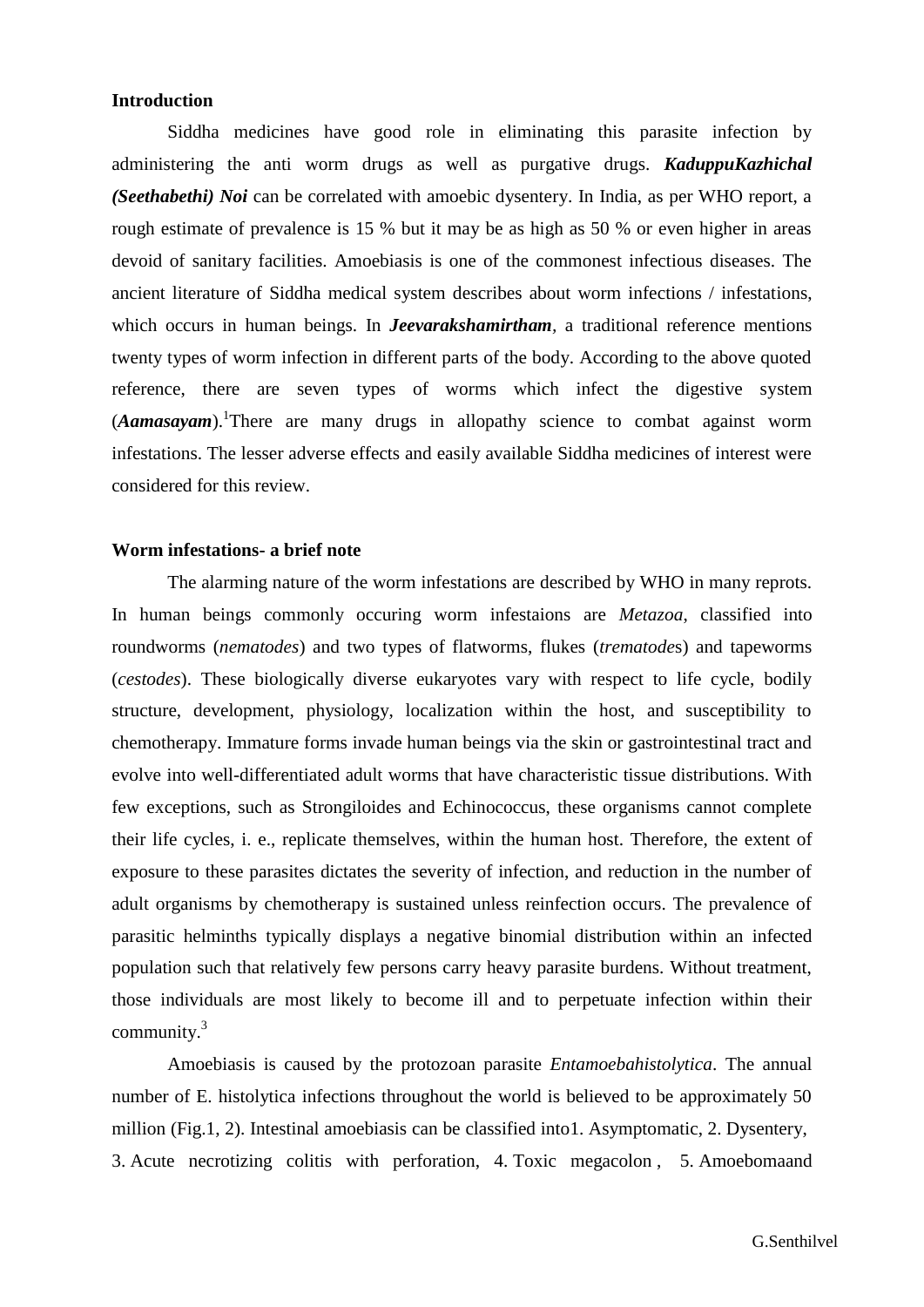6. Perianal ulceration with fistula formation.Intestinal amoebiasis may involve any part of the bowel. It usually involves caecum and ascending colon followed by sigmoid colon, rectum and appendix. In severe cases the entire colon is involved. There may be extension into the terminal ileum also.<sup>4</sup>

## **Clinical manifestations**

According to clinical manifestations they can be classified into two types<sup>5</sup>

| <b>Acute type</b>                          | <b>Chronic type</b>                                        |  |
|--------------------------------------------|------------------------------------------------------------|--|
| Slight attack of diarrhea, altered with    | An attack of dysentery that lasts for several<br>$\bullet$ |  |
| of constipation<br>often<br>periods<br>and | days, usually succeeded by constipation                    |  |
| accompanied by tenesmus                    | Tenesmus accompanied by the desire to<br>$\bullet$         |  |
| Diarrhea, watery and foul smelling stool   | defecate                                                   |  |
| often containing blood-streaked mucus      | Anorexia, weight loss and weakness<br>$\bullet$            |  |
| Colic and gaseous distension of the        | Liver may be enlarged<br>$\bullet$                         |  |
| lower abdomen                              | The stool at first is semi fluid but soon<br>$\bullet$     |  |
| Nausea, flatulence, abdominal distension   | watery, bloody and mucoid.<br>becomes                      |  |
| and tenderness in the right iliac region   | abdominal<br>Vague<br>distress,<br>flatulence,             |  |
| over the colon.                            | constipation or irregularity of bowel                      |  |
|                                            | Mild toxemia, constant fatigue and lassitude               |  |
|                                            | Abdomen loses its elasticity when picked up                |  |
|                                            | between fingers                                            |  |
|                                            | Sigmoidoscopy reveals<br>ulceration<br>with<br>$\bullet$   |  |
|                                            | yellowish and erythematous border                          |  |
|                                            | The<br>gangrenous type<br>(fatal)<br>cases) is<br>٠        |  |
|                                            | characterized by the appearance of large                   |  |
|                                            | sloughs of intestinal tissues in the stool                 |  |
|                                            | accompanied by hemorrhage.                                 |  |



## **Extra intestinal forms**

This type is known as Hepatic type. The symptoms will be Pain at the upper right quadrant with tenderness of the liver, Abscess may break through the lungs, patient coughs anchovy-sauce sputum, Jaundice, Intermittent fever, and Loss of weight / anorexia.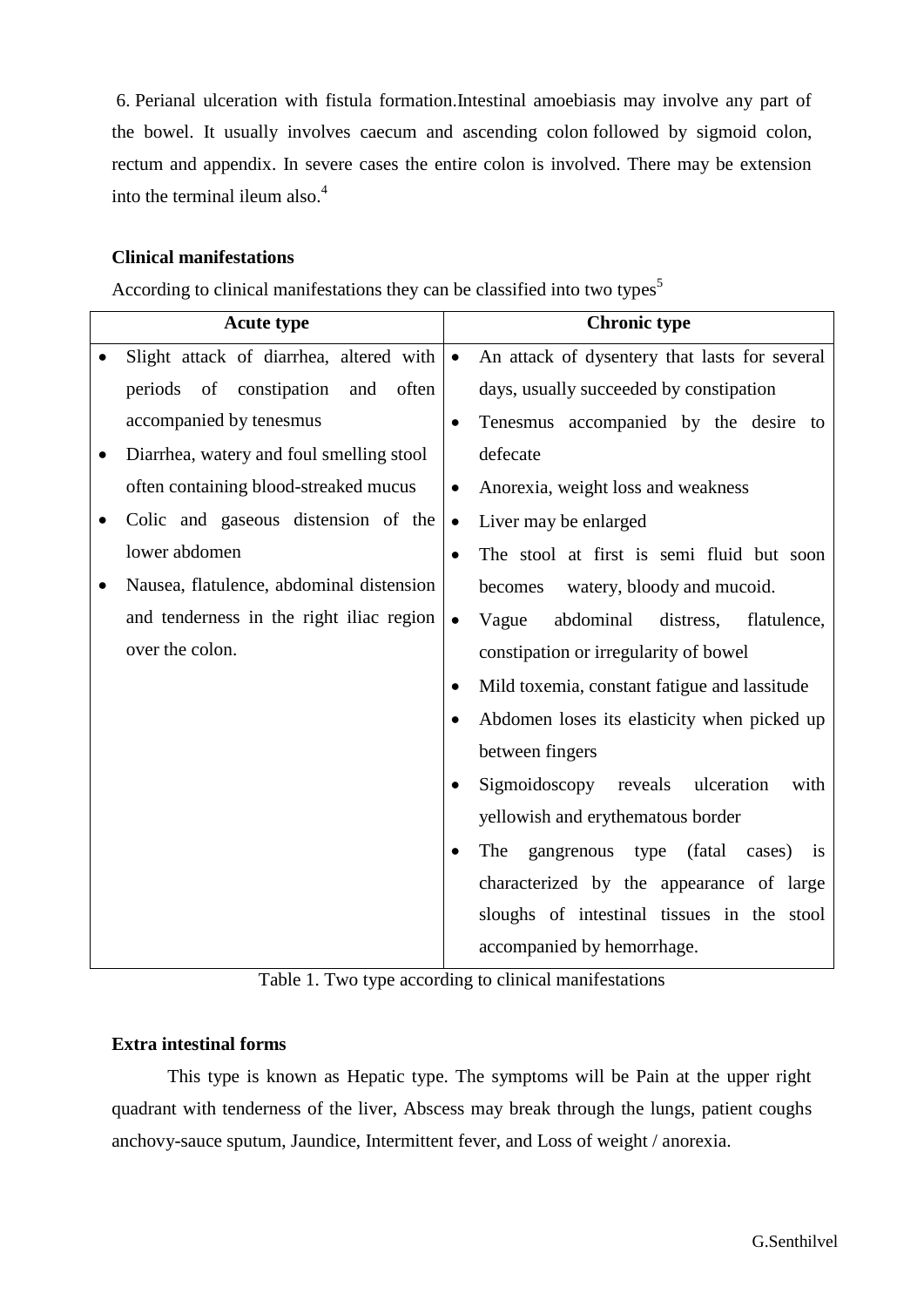## **Line of Treatment in Siddha way**

`The usual way of simple home remedy which is taking sufficient quantity of Castor oil

along with little quantity of milk may be helpful.Castor oil mixed with *Kadukkai (Terminaliachebula*Retz*.)Pinchu, Maasikai*(*Quercusinfectoria*Olivier) *powder* may also be helpful.

#### **Classical medicines**

Some of the interested classical medicines are mentioned in the table.2. It can be taken with physician's direction.<sup>6</sup> The above said Siddha medicines are useful in treating *Kaduppukazichal* and related symptoms. They should be taken under strict medical supervision**.**

| <b>Type of Siddha medicine</b> | Name of the medicine       |
|--------------------------------|----------------------------|
| Parpam                         | NathaiParpam               |
|                                | Naga Parpam                |
| Chenduram                      | <b>AnnabethiChenduram</b>  |
|                                | PadigalingaChenduram       |
|                                | Pooranachandrothayam       |
|                                | Lingapathangam             |
|                                | Gowrichinthamanichenduram  |
| Mathirai                       | Oozhimathirai              |
|                                | Kabadamathirai             |
| <b>Ilagam</b>                  | Karisalaiilagam            |
|                                | Sarapungavilvathiilagam    |
| Churnam                        | <b>SundaivatralChurnam</b> |
| Nei                            | Venpoosaninei              |

Table.2Classical Siddha medicines of interest

#### **Siddha dietetic advice**

Avoid spicy or acrid foods.Liquid thin gruel prepared out of *Javvarisi, Koogaikizhangu or Manakkathai, Kaar, Kuruvai*varieties of rice are found useful.Easily digestible two times boiled (gruel filtered) rice.Food prepared out of tender vegetables like *vaazhaipinju, athiilampinju, avaraipinju* with coriander may be helpful.<sup>7</sup>

## **Some Research Findings on Siddha drugs**

Some of the Siddha medicinal plants and compound formulations have been tested for Anthelmenthic activity. They evidenced its pharmacological activity against some worm models.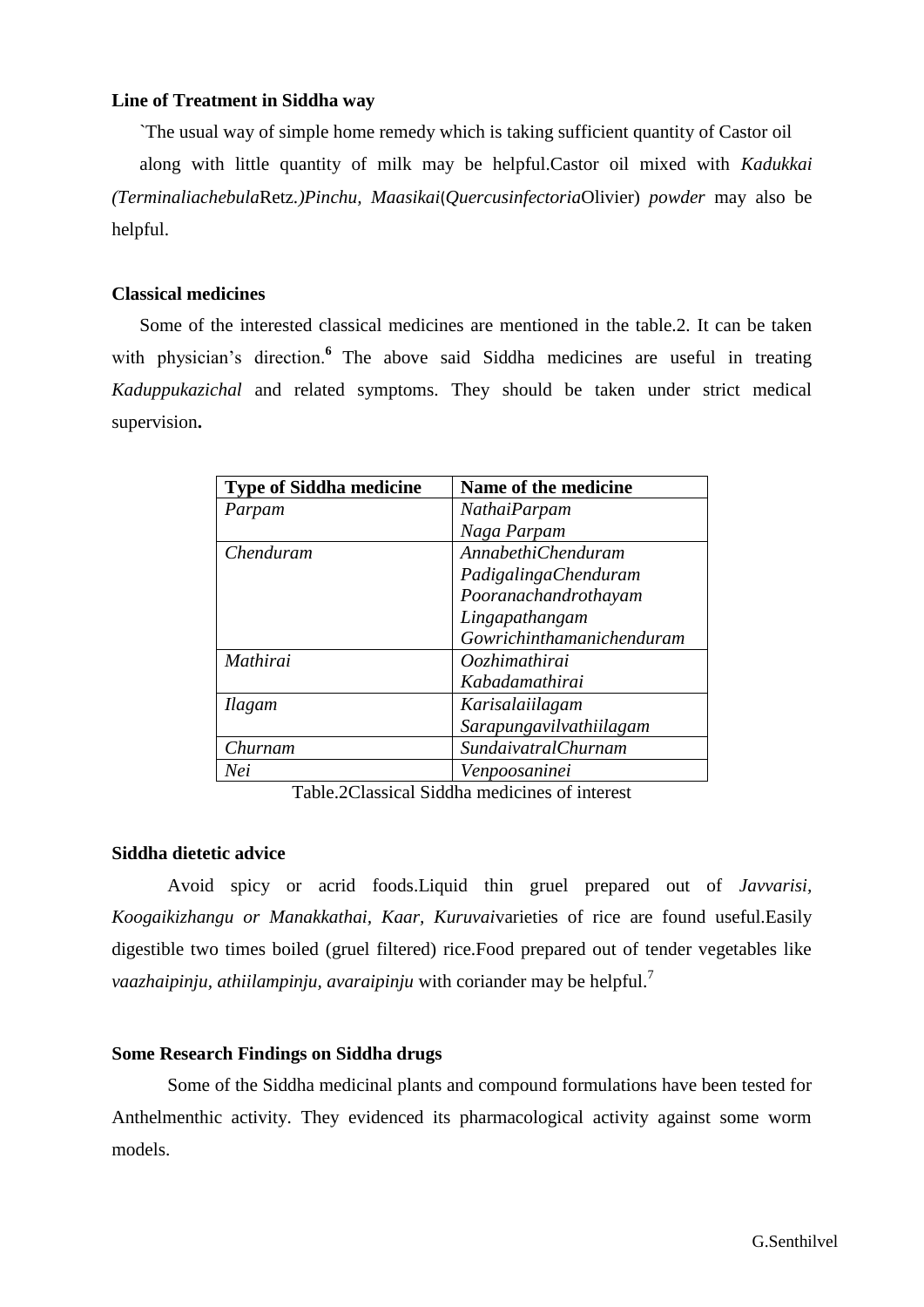They are mentioned in table 3.

| S.No | Name of the medicine             | <b>Study done by</b>               |
|------|----------------------------------|------------------------------------|
| 1.   | LingaBhupathi                    | Chalapathi. V et.al <sup>8</sup>   |
| 2.   | Cashew apple                     | Aiswarya.G et.al $\overline{a}$    |
| 3.   | AmorphophalluspaeoniifoliusTuber | YaduNandanDey et.al <sup>10</sup>  |
| 4.   | Murrayakoenigii(Linn)Spreng.     | AshishPagariya et.al <sup>11</sup> |
| 5.   | Moringaoleifera leaves           | Srinivasa U et.al <sup>12</sup>    |
| 6.   | KudalPuzhuMathirai               | V. Sathya.et.al $^{13}$            |
| 7.   | NilavaagaiChoornam               | M.Ravichandran et.al <sup>14</sup> |





Fig.2 Showing the complications of amoebiasis

# **Conclusion**

.

More number of studies is needed and they must be documented for widespread usage of Siddha drugs to human society. They must be utilized for safer side administration among children.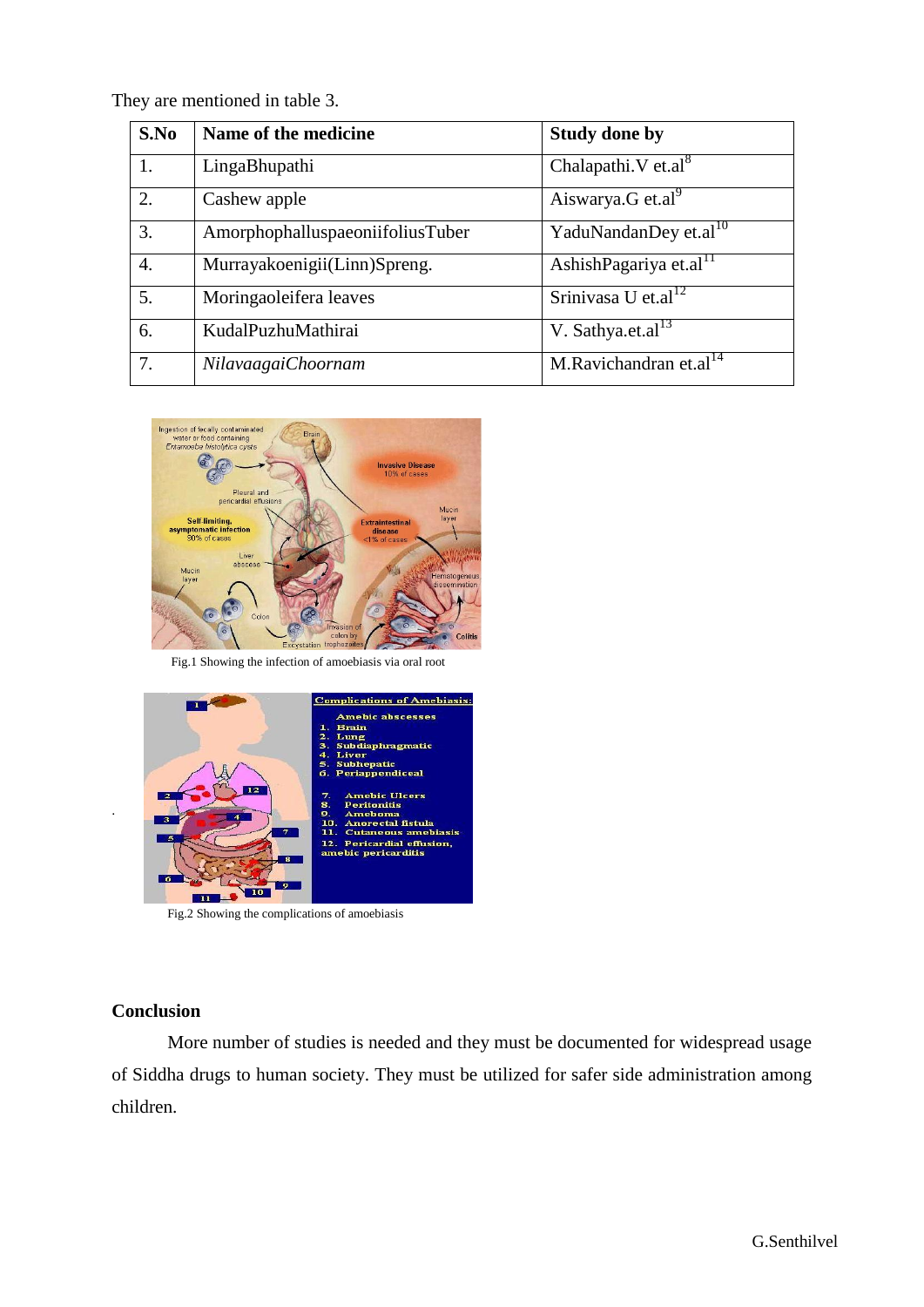#### **References**

- 1. KuppusamymudaliarK.N, Siddha maruthuvam(pothu), Second edition 1987, pub.Directorate of Indian medicine and homeopathy; 399-403
- 2. Shanmugavelu M, Siddha maruthuvaNoinaadalNoimudhalnaadalthiratu, Volume I, 3rd edition, 2003, Directorate of Indian Medicine and Homeopathy, Chennai-106;329-334.
- 3. Goodman and Gillman. The pharmacological basis of therapeutics, 10th Ed.: Medica Publishers division; 2001: 1121.
- 4. Available at [http://nursingcrib.com/case-study/amoebiasis-amebiasis-amoebic-dysentery](http://nursingcrib.com/case-study/amoebiasis-amebiasis-amoebic-dysentery-case-study/)[case-study/](http://nursingcrib.com/case-study/amoebiasis-amebiasis-amoebic-dysentery-case-study/)
- 5. Available at<http://www.histopathology-india.net/AmCo.htm>
- 6. Siddha formulary of India, Part I,  $1<sup>st</sup>$  edition, 1992, published by Controller of Publications, Govt. Of India, Ministry of Health and Family welfare, Dept. of Health, Delhi.
- 7. Durairasan K, Noiillaneri, , 3rd edition, 2003, Directorate of Indian Medicine and Homeopathy, Chennai-106;288
- 8. Chalapathi.V., Yamini.K., Gunaselvi.G., Gopal.V., Balu.V**.,**Pharmacological screening foranthelminthic activity of the Siddhaformulation LingaBhupathi, International Journal of Pharmtech Research,vol.2, no.1, pp 01-03
- 9. Aiswarya.G, K.H.Reza, Radhika. G, Rahul. V. Sidhaye. Study for anthelminthic activity of cashew apple(*Anacardiumoccidentale*) extract. *International Journal of Pharmaceutical Sciences Review and Research*Volume 6, Issue 1, January – February 2011; 44-47
- 10. YaduNandanDey and Ajoy Kumar GhoshEvaluation of Anthelmintic Activity of The Methanolic Extract of *Amorphophalluspaeoniifolius* Tuber,IJPSR (2010), Vol. 1, Issue 11;117-121
- 11. Ashishpagariya,Sarikachatur, &faimddumnawab*In Vitro* Anthelmintic activity of root extract of *Murrayakoenigii (linn*) spreng, International journal of pharmaceutical innovations, volume 3, issue 1, jan. feb. 2013;111-114
- 12. Srinivasa U et.al, Preliminary phytochemical investigation and Anthelmintic activity of Moringaoleifera leaves, International Research Journal of Pharmacy,2(8),2011;130-131
- 13. V. Sathya, C. Shanmugapriya, S. Gandhimathi, F. R. Shameem,A study on Anthelmintic Activity of *KudalPuzhuMathirai*,Int. J. Ayur. Pharma Research, 2014; 2(5): 37-40